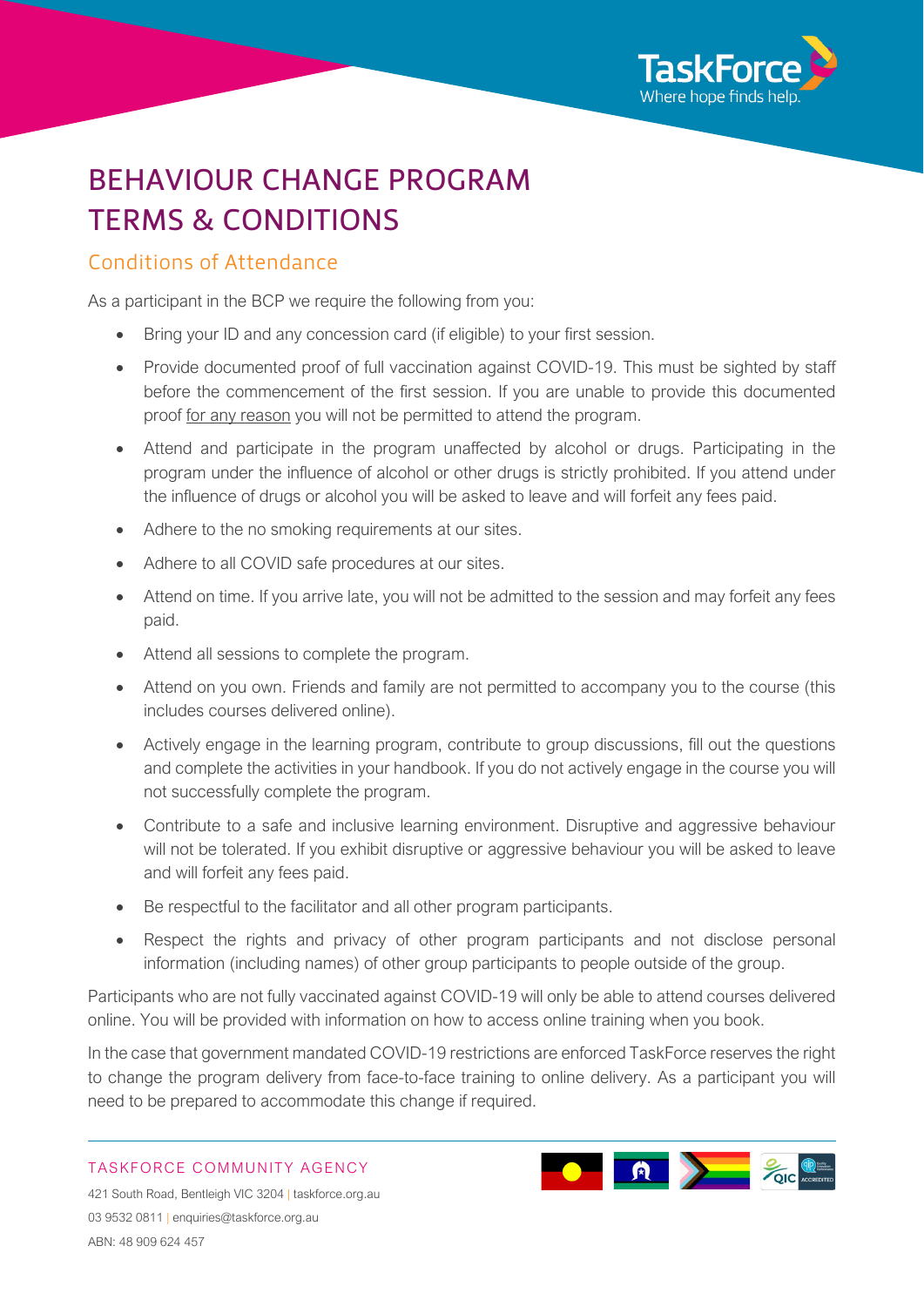

# Cancellation and Refund Policy

- The BCPs are in high demand and there are non-refundable fees which apply to all program cancellations. These are:
	- o \$50 Administration Fee.
	- o \$67 VicRoads Recovery Fee (\$34 Concession).
- If you need to cancel a booking, you must provide a minimum of 5 business days' notice before the commencement of the first session to receive a refund (total fees paid minus the nonrefundable fees detailed above). If you do not give 5 business days' notice you will be ineligible for a refund.
- If you cannot attend the program because you are unwell you are required to present a medical certificate within 5 days of the program commencement date to be eligible to transfer to another program in line with our Transfer Policy.
- Where attendance is cancelled by TaskForce due to a breach of the Conditions of Attendance (detailed above) you will be ineligible for a refund and ineligible to transfer to another Behaviour Change Program provided by TaskForce.
- If you fail to attend any of the course dates without a medical certificate, or are late to any session and not granted entry, you will be ineligible for a refund.

## Transfer Policy

- Payment is a reservation for a spot in the program on the specific dates booked. We require you to attend on the dates booked. If you wish to transfer to another advertised date, you must provide TaskForce with at least 5 business days' notice of the first session. If there are vacancies in future sessions and sufficient notice has been provided, we will accommodate your request without charge.
- Transfers requested with less than 5 business days' notice may result in forfeiting fees paid unless you can provide documented evidence of your absence, such as a medical certificate.
- If you attend the first session and then are unable to attend subsequent session(s) but can provide documented evidence of the reason for your absence, such as a medical certificate, transfer to another group may be possible but will incur a \$100 transfer fee.
- If you do not provide TaskForce with sufficient notice or documented evidence to support your need to transfer you will forfeit all fees paid and will be required to rebook and repay the full cost.



TASKFORCE COMMUNITY AGENCY 421 South Road, Bentleigh VIC 3204 | taskforce.org.au 03 9532 0811 | [enquiries@taskforce.org.au](mailto:enquiries@taskforce.org.au) ABN: 48 909 624 457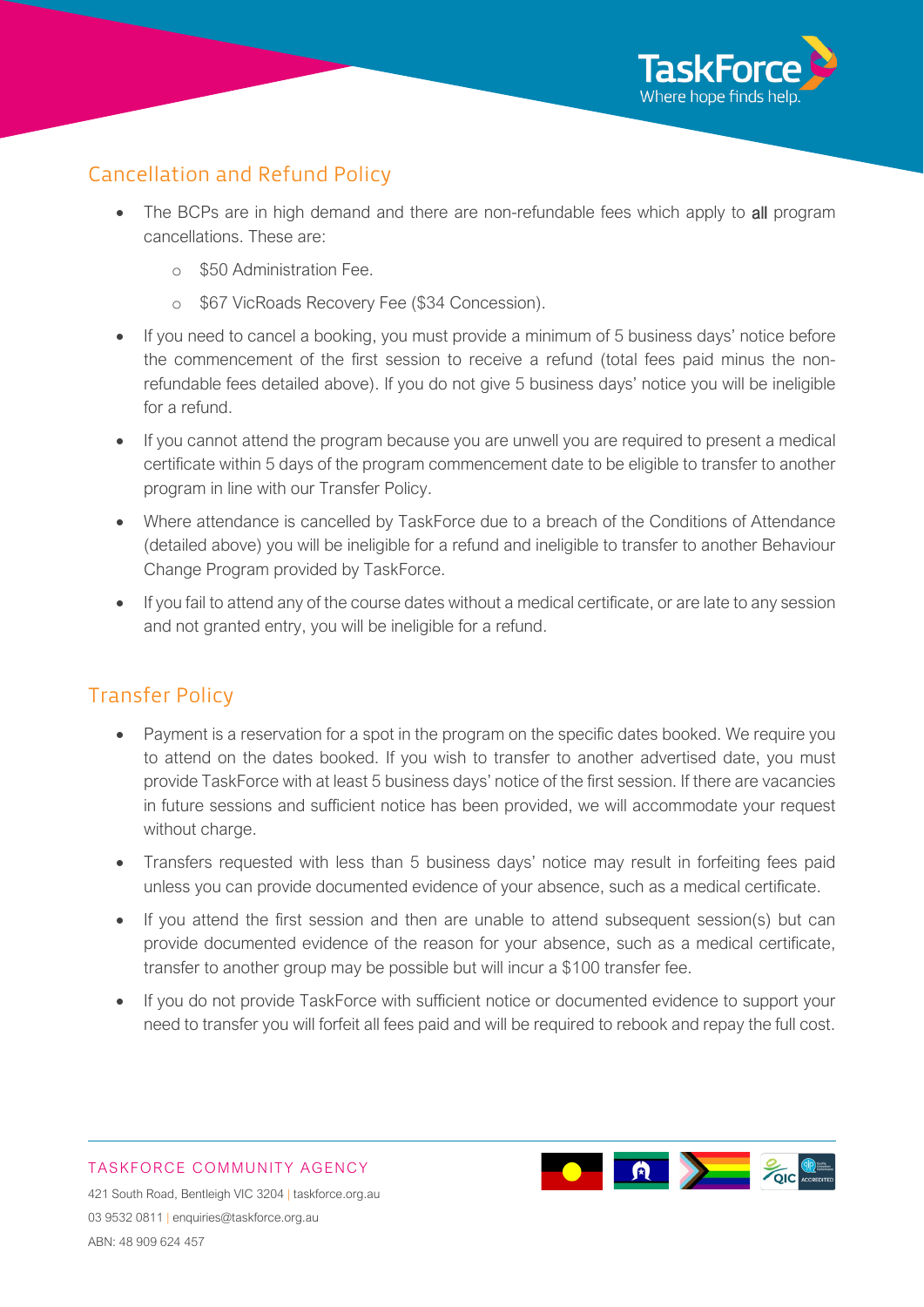

# Privacy Policy

#### Collection and storage of information

TaskForce collects and stores your information to ensure we are able to provide you with the best service and to meet our legal requirements. We will collect and use your information for the purposes of our internal reports and for any VicRoads Program evaluation processes. If we use any of your information to evaluate our programs, we will only present group results, in which your name and any identifying details about you have been removed.

We may be provided with information about you from a third-party such as VicRoads or the Courts. If we need to contact another provider or organisation to obtain any of your information, we will ask for your permission first and request that you sign a consent form. You do not have to give permission for this.

We store your information securely. Wherever possible, it is stored in a secure, electronic file within Australia.

#### Release of information

TaskForce will provide VicRoads and the Courts with a copy of your Certificate of Completion of the Behaviour Change Program, and any referral recommendations our facilitators make. We will only release information about you to others outside TaskForce, our partner services, VicRoads and the Courts, if you agree.

#### Disclaimer

The 'Drink and Drug Driver Behaviour Change Program' is a program approved by VicRoads under the Road Safety Act 1986. TaskForce is one of a number of providers approved by VicRoads to deliver Drink and Drug Driver Behaviour Change Programs. For more information, please go to [https://www.vicroads.vic.gov.au](https://www.vicroads.vic.gov.au/)

VicRoads, of the Roads Corporation, is the owner of the Intellectual Property Rights to the Behaviour Change Program as well as the 2 Hour Pre-Interlock Removal Program Material, and as such TaskForce does not guarantee the standard, quality, validity, suitability, appropriateness, completeness or accuracy of any of the associated data, content and information. Furthermore, TaskForce does not accept any responsibility, accountability or liability for any loss, damage, cost or expense, whether direct or indirect (including but not limited to legal costs and defence of or settlement of claims or consequential loss or damage) negligence or otherwise, which may be suffered or may result from or in connection with the use of the VicRoads, of the Roads Corporation Behaviour Change Programs Material or from participation in the respective Programs.

# TASKFORCE COMMUNITY AGENCY



421 South Road, Bentleigh VIC 3204 | taskforce.org.au 03 9532 0811 | [enquiries@taskforce.org.au](mailto:enquiries@taskforce.org.au) ABN: 48 909 624 457